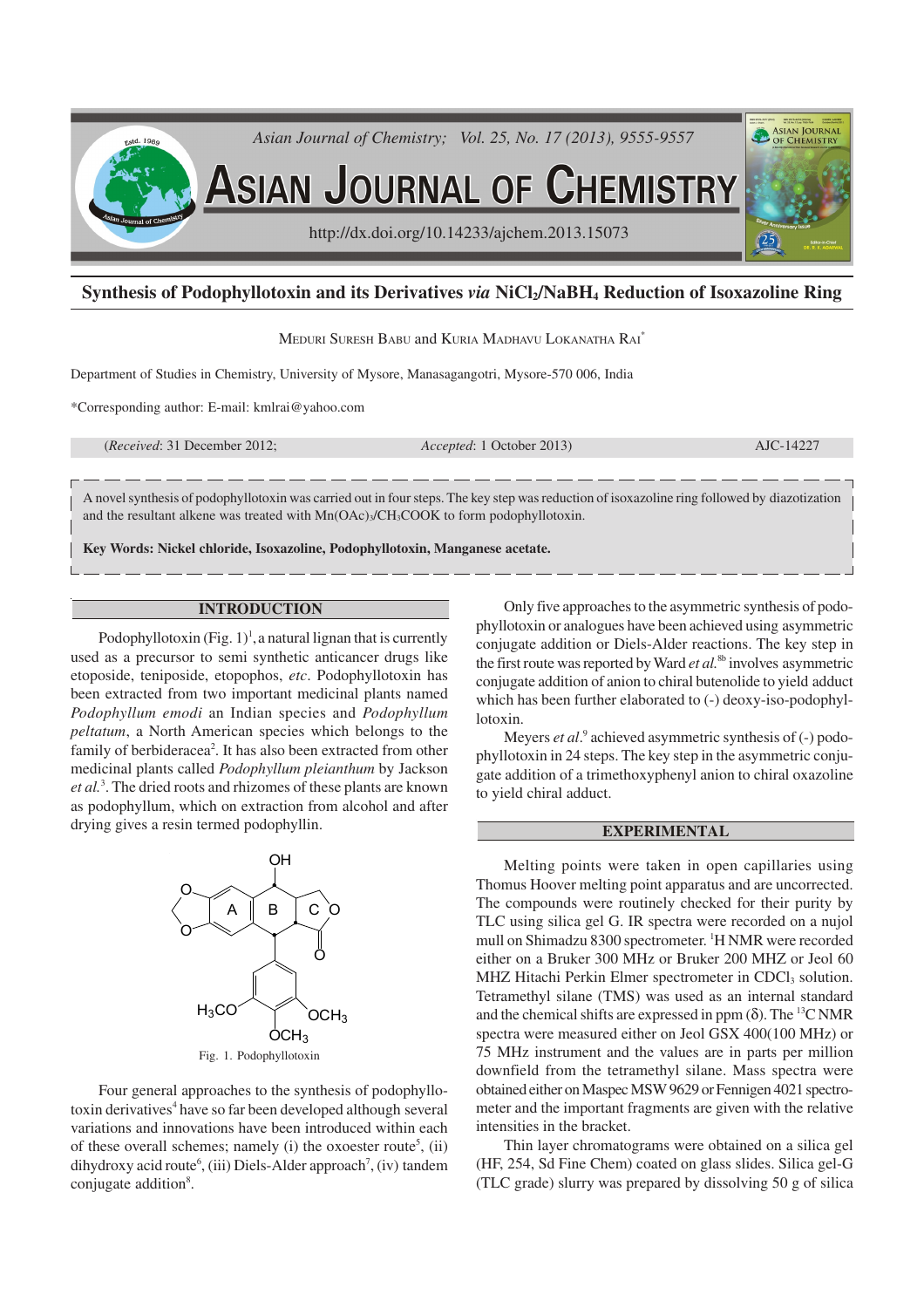gel in 100 mL of the solvent mixture (chloroform:methanol-2:1) and the TLC plates prepared as per the methods of Piefer<sup>10</sup>. Visualization of the spots on the chromatogram was relied on adsorption of iodine. Chromatographic separations were carried out on a silica gel (70-230 mesh, Merck) column. The proportion of the solvents for the chromatography was given as volume/ volume.

**Typical experimental procedure for compound (6d):** The required aldoximes **(2)** were prepared by standard method by warming a solution of aromatic aldehydes in ethanol with hydroxylamine hydrochloride in presence of sodium acetate. Mixture of safrole (**1**, 0.810 g, 5 mmol) and benzaldoxime (**2d**, 0.605 g, 5 mmol) were taken in alcohol in presence of chloramines-T (1.43 g, 5.1 mmol) and refluxed for 3 h and the progress of the reaction was monitered by TLC. After the completion of the reaction, alcohol was evaporated under vaccum. The reaction mixture was extracted with diethyl ether (25 mL) and the organic layer was washed with 10 % NaOH solution  $(25 \text{ mL} \times 2)$ . The organic layer was dried over anhydrous sodium sulphate and evaporated under vacuum to get required 5-benzo[1,3]dioxol-5-ylmethyl-3-phenyl-4,5-dihydro-isoxazole **(3d)** (1.25 g, 90 %), m.p. 170-71 ºC; IR (Nujol): ν 1690 cm-1 (C=N); <sup>1</sup>H NMR (CDCl<sub>3</sub>): δ 2.65 (d, 2H, CH<sub>2</sub>), 2.83 (d, 2H, CH2), 3.6 (m, 1H, CH), 5.91 (s, 2H, OCH2O), 6.51-6.62 (m, 3*H*, Ar'H), 7.2-7.65 (m, 5H, ArH).

Mixture of 5-benzo[1,3]dioxol-5-ylmethyl-3-phenyl-4,5 dihydro-isoxazole (3d,  $1.40$  g, 5 mmol) and NiCl<sub>2</sub>·6H<sub>2</sub>O (2.37) g, 10 mmol) were taken in methanol and cooled to -10 ºC. Sodium borohydride (0.74 g, 20 mmol) was added in small quantities for 0.5 h by maintaining the same temperature. It was then kept at -10 °C for further 0.5 h to complete the reaction. After completion of the reaction, the reaction mixture was filtered through celite bed. The TLC of the organic layer showed a major spot with  $R_f$  value 0.54 and one minor spot with  $R_f$  value 0.72. The organic layer after drying over anhydrous sodium sulphate was concentrated under vacuum to get a oily mass. It was then subjected to column chromatography using chloroform and acetone (9:1) as eluent. The major fraction was then evaporated under vacuum to gave 4-amino-1 benzo[1,3]dioxol-5-yl-4-phenyl-butan-2-ol **(4d)** as pale brown solid (0.993 g, 70 %). m.p. 154-55 °C; IR (Nujol): ν 3650 (broad OH), 3350 (sharp NH), 1600 cm<sup>-1</sup> (C=C); <sup>1</sup>H NMR (CDCl3): δ 1.98 (m, 2H, CH2), 2.72 (d, 2H, CH2), 3.62 (m, 1H, OCH), 3.85 (t, 1H, NCH), 5.92 (s, 2H, OCH2O), 6.51- 6.62 (m, 3H, Ar'H), 7.10-7.22 (m, 5H, ArH).

Solution of 4-amino-1-benzo[1,3]dioxol-5-yl-4-phenylbutan-2-ol **(4d**, 1.42 g, 5 mmol) in 5 % aqueous sulphuric acid (50 mL) was cooled to 0 ºC. Sodium nitrite (0.35 g, 5.2 mmol) was added in small quantities for 0.5 h by maintaining the same temperature. It was then kept at  $0^{\circ}$ C for further 0.5 h to complete the reaction. After completion of the reaction, the reaction mass was extracted with diethylether (25 mL). The organic layer was washed with distilled water (10 mL), dried over anhydrous sodium sulphate and evaporated under vacuum to get a oily mass. TLC of this shows a major spot at  $R_f$  value 0.5 in chloroform:acetone (7:1) as eluent. It was then passed through a column packed with silica gel using chloroform: acetone (7:1) as eluting solvent. The required fraction was pooled together, evaporated to dryness under reduced pressure gave 5-phenyl-5,6-dihydro-naphtho[2,3-d][1,3]dioxole **(5d)** as colourless oily mass (0.93 g, 75 %), b.p. 174-175 ºC; IR (Nujol): ν 1600 cm<sup>-1</sup> (-C=C-); <sup>1</sup>H NMR (CDCl<sub>3</sub>): δ 2.58 (m, 2H, CH2), 4.07 (d, 1H, CH), 5.70 (m, 1H, CH), 5.92 (s, 2H, OCH2O), 6.61 (d, 1H, CH), 6.75-7.02 (m, 2H, Ar'H), 7.30- 7.60 (m, 5H, ArH); MS (relative abundance) m/z: for  $C_{17}H_{14}O_2$ , 250 (M<sup>+</sup> , 18), 174(100), 173(40), 144(30), 130 (35), 78(25).

A mixture of 5-phenyl-5,6-dihydronaphtho[2,3-d][1,3] dioxol (**5d**, 1.25 g, 5 mmol), Mn(III) acetate dihydrate (1.34 g, 5 mmol) and potassium acetate (0.58 g, 6 mmol) in glacial acetic acid (15 mL) were refluxed under nitrogen atmosphere till the brown colour was disappeared. The resulting reaction mixture was cooled and diluted with water (15 mL). It was then extracted in diethyl ether, washed with water  $(2 \times 20 \text{ mL})$ , 10 % sodium bicarbonate solution  $(2 \times 20 \text{ mL})$  and finally with water (20 mL). Ether layer after drying over anhydrous sodium sulphate was completely evacuated to get thick residue. The pure lactone was isolated by passing through column packed with 70-320 mesh silica gel using petroleum ether:ethyl acetate mixture (8:2) as eluent. Evaporation of major fraction yields 5-phenyl-3a,4,5,10b-tetrahydro-3*H*-1,7,9-trioxa-dicyclopenta[a,g]naphthalene-2-one **(6d)** (0.61 g, 40 %) as an oily liquid, b.p. 143-44 °C. IR (Nujol):  $v$  1750 cm<sup>-1</sup> (lactone C=O); <sup>1</sup>H NMR (CDCl<sub>3</sub>): δ 1.85 (m, 2H, CH<sub>2</sub>), 2.26 (d, 2H, CH<sub>2</sub>), 2.82 (m, 1H, CH), 4.13 (t, 1H, CH), 5.31 (d, 1H, CH), 5.92 (s, 2H, OCH2O), 6.43 (s, 2H, Ar'H), 7.3-7.59 (s, 5H, ArH); MS (relative abundance) m/z: for  $C_{19}H_{16}O_4$ , 308 (M<sup>+</sup>, 35), 264(100), 232(40), 231(35), 202 (26), 188(48), 78(25).

### **RESULTS AND DISCUSSION**

We report herein a short and convenient synthesis of  $(-)$ podophyllotoxin in 4 steps (**Scheme-I**) through 1,3-dipolar cycloaddition of safrole with substituted benzaldoxoime in presence of chloramine-T, followed by reduction of isoxazoline ring with  $NiCl<sub>2</sub>/NaBH<sub>4</sub>$  in presence of methanol as a solvent. The β-amino alcohols produced on diazotization with acid catalyst cyclizes the ring and on the elimination of water on the ring to form a tetraline. Here we observed that the isomers produced and they were separated by column chromatography. This tetraline on reaction with Mn(OAc)<sub>3</sub>/CH<sub>3</sub>COOK in acetic acid as a solvent form the lignan lactone ring which resembles the podophyllotoxin.

Most commonly employed method for the synthesis of isoxazolines involving 1,3-dipolar cycloaddition reaction of nitrile oxides to olefin. Rai *et al*.<sup>11-13</sup> and others<sup>14</sup> did considerable work on 1,3-dipolar cycloaddition using chloramine-T as oxidant for generating 1,3-dipoles. The production of β-amino alcohols requires that both the C=N and N-O bond of the isoxazoline be reduced. This can be achieved through reduction of isoxazoline either with Me3OBF4/NaBH4 or LAH<sup>15</sup>. Annuziata *et al*.<sup>16</sup> synthesized optically active amino alcohols by stereoselective reduction of isoxazoline derivatives by using  $NiCl<sub>2</sub>$  and  $NaBH<sub>4</sub>$  at low temperature. It is well known that reaction of primary aliphatic amines with nitrous acid liberate corresponding primary alcohols $17$ . During this process nitrogen is evolved. When nature of the alkyl permits it, the products are mixture of isomeric alcohols, isomeric alkanes